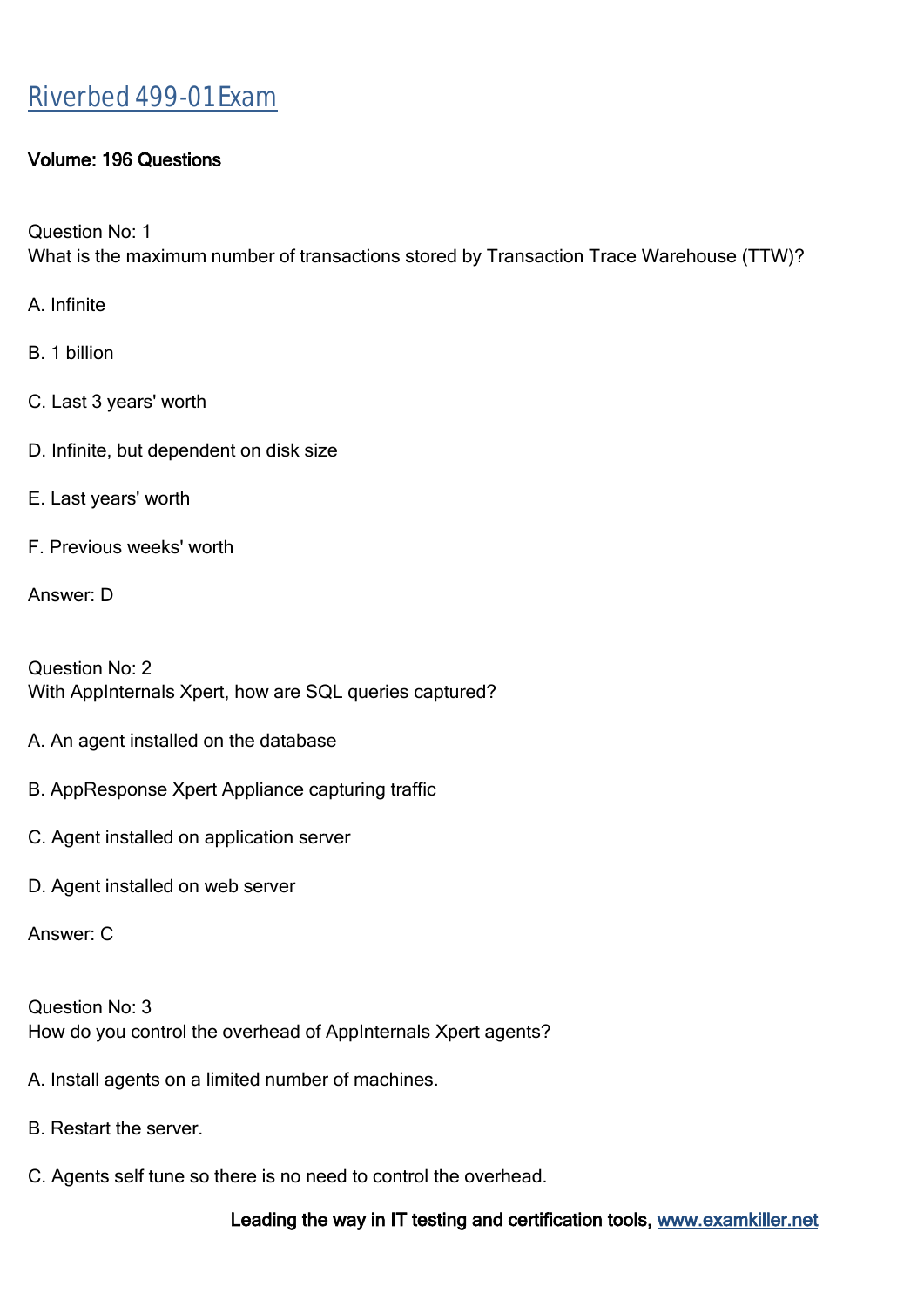- D. Never install more than 5 agents.
- E. Use multiple consoles.
- F. Unplug the server.

Answer: C

Question No: 4 What is the most recommended network time protocol (NTP) configuration for AppInternal Xpert?

A. Managed nodes use the embedded client and synchronize with a common server.

B. Managed nodes use the embedded NTP client and synchronize with symmetric multiprocessing (SMP).

C. Managed nodes use their own NTP client.

D. No specific NTP configuration is needed, as AppInternal Xpert could handle the correct timing by itself.

Answer: B

Question No: 5 How should you instrument a Java application when a command line to start the application is not readily accessible?

A. This is not feasible currently.

B. Recompile or modify the code.

C. Set the JAVA\_TOOL\_OPTIONS environment variable to add the argument into the application start up.

D. We should not instrument applications that use embedded virtual machines.

Answer: C

#### Question No: 6

What issues arise in instrumenting a Java application using IBM SDK Java when the command line to start the application is not readily accessible? (Select 2)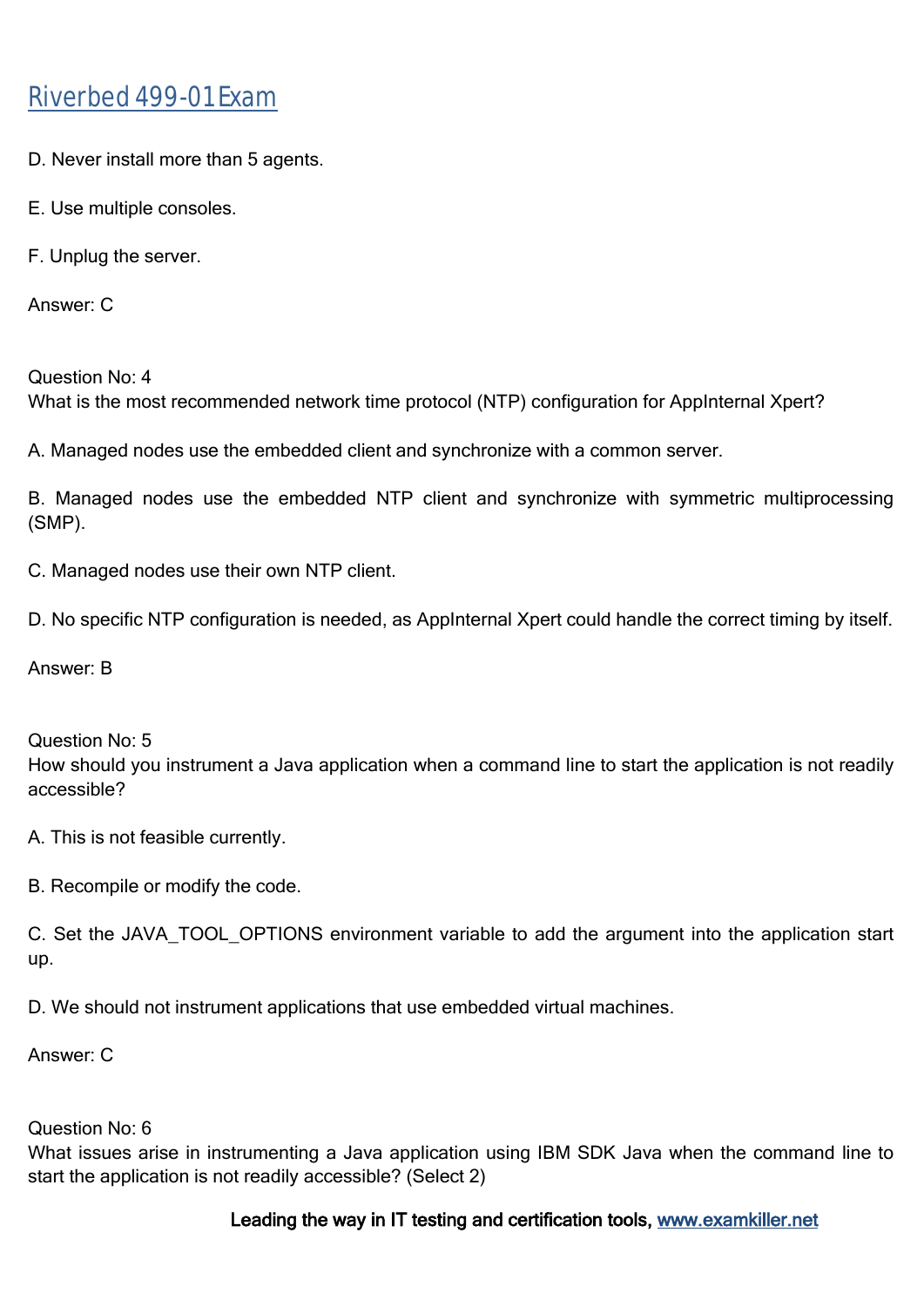A. Some code compilation or modification is needed.

B. You can set the IBM JAVA OPTIONS environment variable to add the argument into the application startup.

C. IBM SDK Java is not supported.

D. Setting the IBM JAVA OPTIONS environment variable will add the same argument into every IBM SDK Java application startup.

Answer: B,D

Question No: 7

What useful information can you get from AppResponse Xpert (ARX) database browsing insights? (Select 3)

A. Response time for SQL statements

- B. Database usage by application and user
- C. It tracks throughput in terms of database calls, transactions, rows, bytes, and active sessions.
- D. A link to "View Database SQL queries" insights

Answer: A,B,C

Question No: 8 Which of the following best describes AppInternals Xpert heterogeneous transaction tracing?

- A. Tiers with identical code are mapped and correlated for each transaction at run time.
- B. Tiers with identical code are deduplicated and correlated for each transaction at run time.
- C. Each trace includes all the tiers necessary to execute the transaction at run time.
- D. Tiers that are identical in the same transaction are excluded at run time.

Answer: C

Question No: 9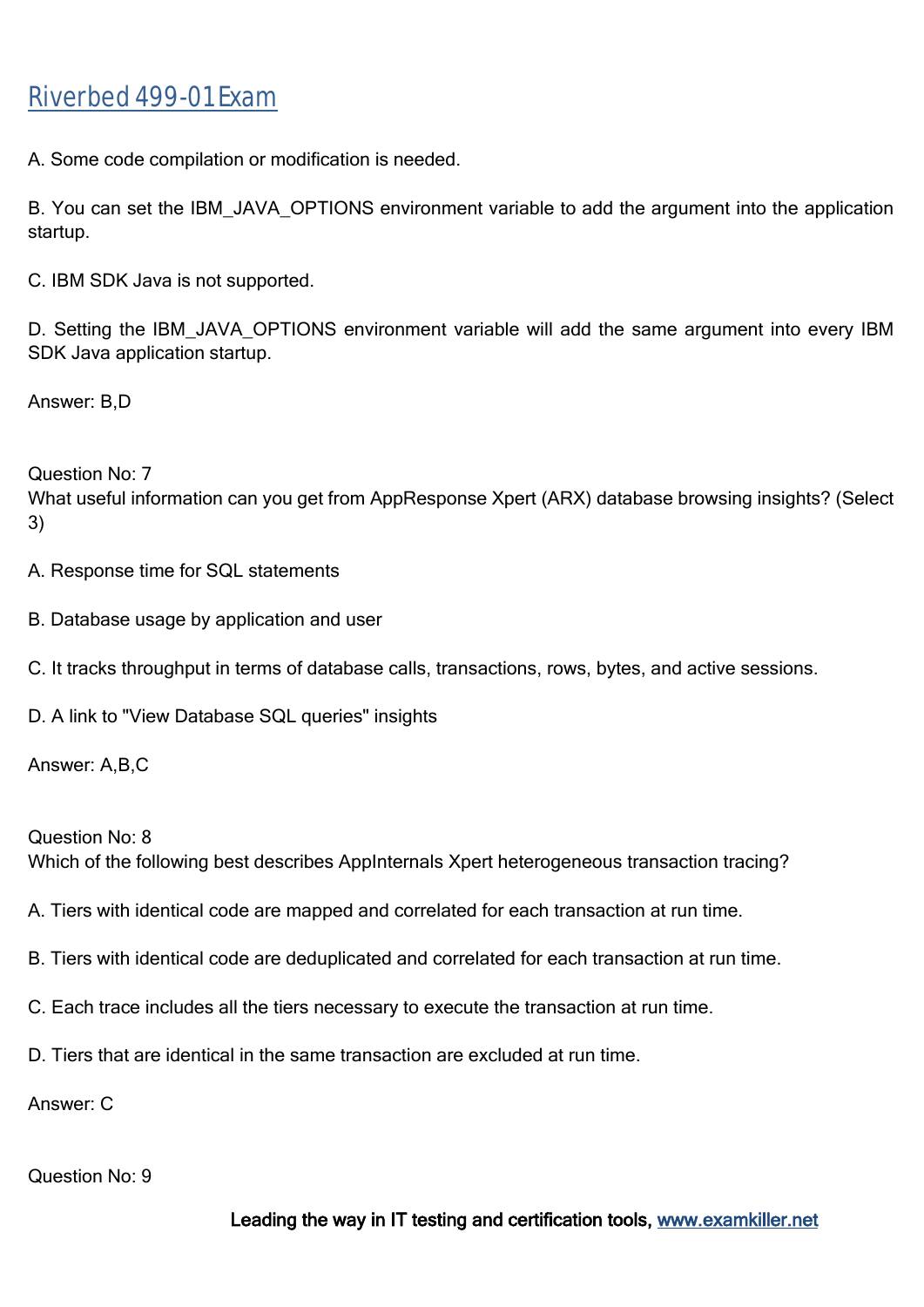The Transaction Trace Warehouse collects data from:

- A. Symmetric multiprocessor (SMP) managed nodes on the network
- B. Virtual machines specified in the Trace Transaction Warehouse interface
- C. Managed nodes specified by SMP
- D. Any server that is network accessible

Answer: C

Question No: 10 Which tab in the AppInternals Xpert interface do you use to enable continuous tracing for JIDA and .Net data adapter instances?

- A. Metric Filters
- B. Schedule
- C. Users
- D. Configure Groups

Answer: D

Question No: 11 Which metrics help the user perform heap analysis? (Select 3)

- A. Percent of free heap
- B. Percent of time garbage collecting
- C. Percent of usage
- D. Average number of live objects

Answer: A,B,D

Question No: 12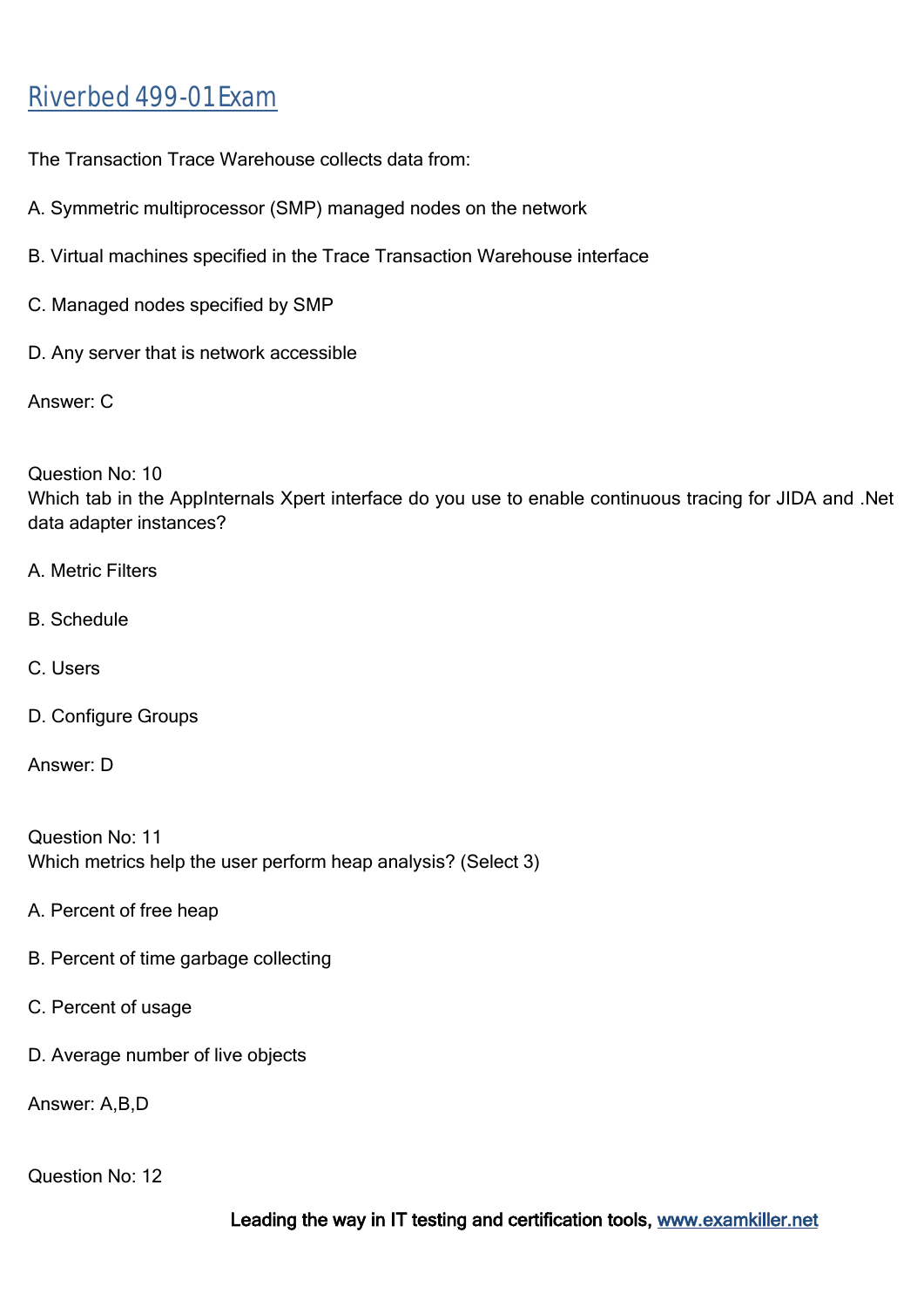What granularity of data is available on the Service Management Platform (SMP)? (Select 2)

A. 1 minute

B. 5 minutes

C. 1 second

D<sub>15</sub> minutes

Answer: C,D

Question No: 13

Which statement is incorrect about how dynamic sampling agents (DSAs) manage 1-second data storage?

A. By default, the DSA attempts to keep 1-second data for 2 hours. The length of this time period is specified by the RawDataPersistDuration attribute in the dsa.xml file.

B. The DSA deletes the oldest 1-second data from the database If there is less than 10 percent of free disk space (the default for the RawDataPersistFreeSpaceTargetPercent attribute)

C. The DSA deletes the oldest 1-second data from the database if the database file is larger than specified in the RawDataPersistMaxDiskTarget attribute (unlimited as default).

D. If both the RawDataPersistFreeSpaceTargetPercent and RawDataPersistMaxDiskTarget attributes are satisfied, the DSA deletes data, if necessary, to retain only as much data as specified by RawDataPersistDuration.

E. At startup, and every 2 hours thereafter (or the frequency specified by RawDataPersistPurgeInterval), the DSA deletes the oldest 1-second data from the database.

Answer: A

Question No: 14 What is the maximum number of managed nodes indicated per symmetric multiprocessor (SMP)?

A. 10

B. 20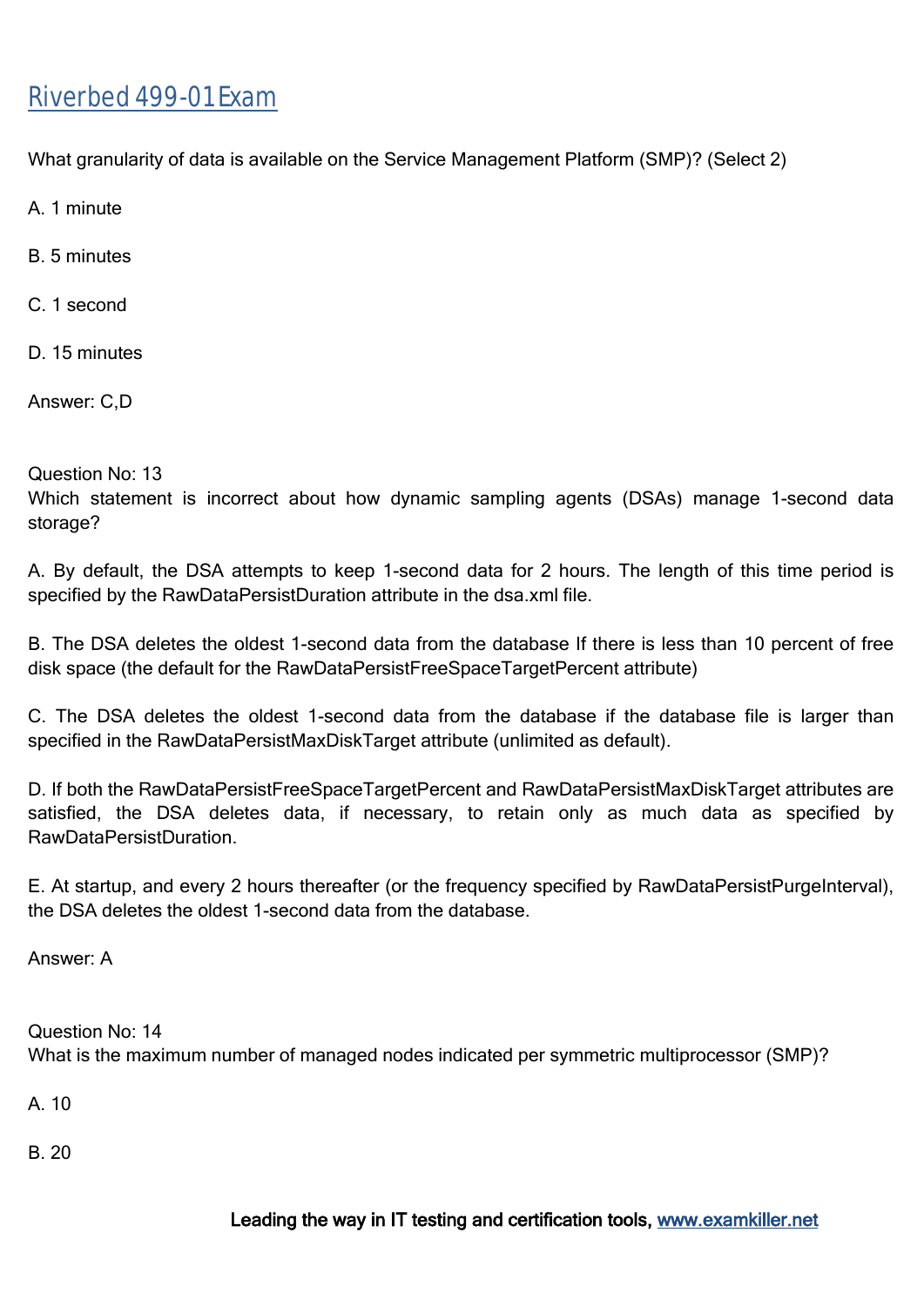- C. 50
- D. 100
- E. 200
- Answer: C

Question No: 15 The AppInternals Xpert Transaction Trace Warehouse.can extract usernames from transactions:

- A. Through parsers that extract information from packets
- B. Through an integration with Lightweight Directory Access Protocol (LDAP)
- C. From an application's config file
- D. From the method getRemoteUser() of the HttpServletRequest object

Answer: D

### Question No: 16

By default, the analysis engine uses a "moving-window" algorithm to determine dynamic limits. You can change the algorithm by changing the DynamicLimitsAlgorithm attribute to any of these values, except:

- A. MovingWindowPercentile
- B. MovingWindowSigma
- C. HourlyLimits
- D. HistoricalBaseline
- F. HardLimits

Answer: E

#### Question No: 17

In AppInternals Xpert consoles, you can click on a transaction trace or metric to open the line of source code that defines the generic class.method that generated that transaction or metric when applicable.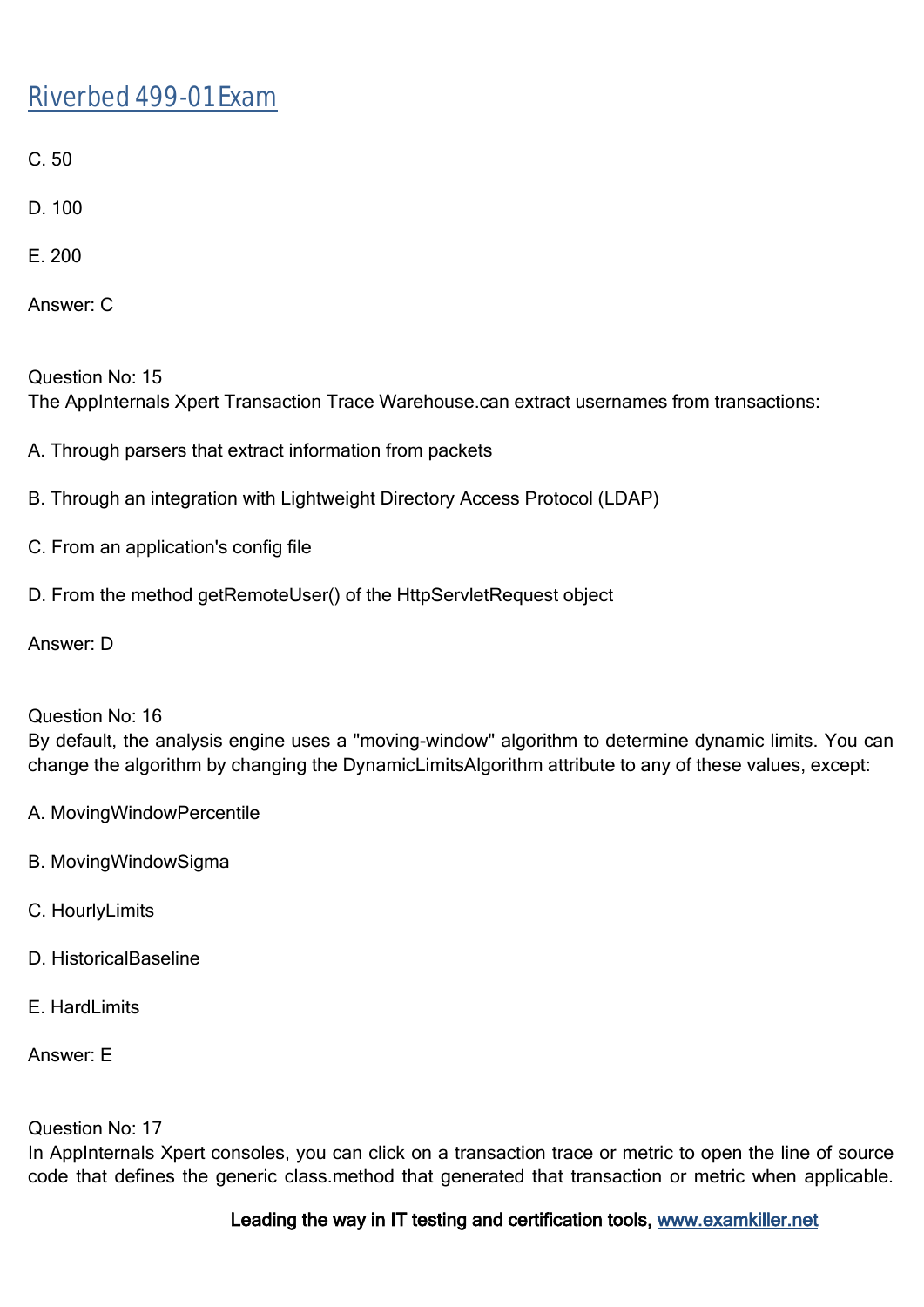Which statements are true regarding linking between source code and AppInternals Xpert data? (Select 3)

A. You can toggle back and forth between the source code and the AppInternals Xpert performance data to examine selected class/method transactions that exceed a particular duration.

B. You can open the source code directly into Transaction Trace Warehouse.

C. In Visual Studio or Eclipse source code, you can click on the name of a generic method or click inside the code for the method and link to traces on transactions that the .NET or Java code generated, and display those transactions in Transaction Trace Warehouse.

D. You can click on the name of a generic method or click inside the code for the method and link to AppInternals Xpert metrics that the method generated, displaying in the desktop console.

E. You can open the source code directly into Transaction Trace Analysis.

Answer: A,C,D

Question No: 18 This change will not require a restart in the application when using AppInternals Xpert:

- A. Changes in jida.config
- B. Enabling monitoring of generic classes with config.package metrics
- C. Changes in the -agentpath parameter
- D. Enabling cross-tier transactions

Answer: B

Question No: 19 JIDA automatically collects metrics from predefined categories of classes except:

A. EJBs: classes that implement the javax.ejb.EntityBean or javax.ejb.SessionBean interfaces

B. JDBC - classes that implement any of several interfaces in the java.sql package

C. JNDI - classes that implement the javax.naming.Context or javax/naming/directory/DirContext interfaces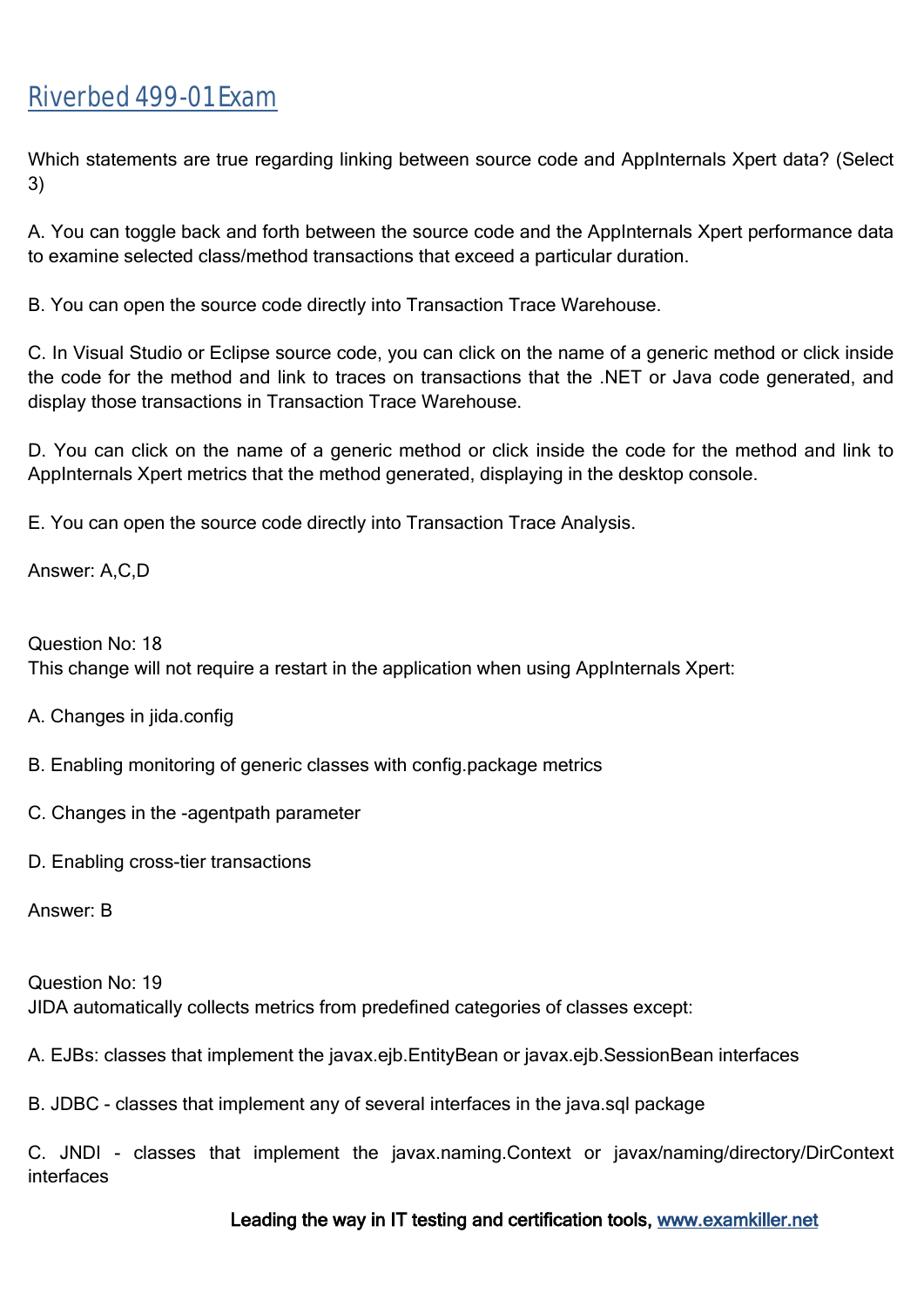D. Portlets - classes that implement the javax.portlet.Portlet interface

E. Generic classes

Answer: E

Question No: 20 Which of these can be used to inject BMX JavaScript? (Select 3)

A. AppResponse Xpert

B. Browser plugin

- C. A load balancer such as Stingray
- D. SysAdmin or webmaster
- E. Proxy server

Answer: B,C,E

Question No: 21

Safari seems to outperform other browsers in its response time report. Why is its "time to first byte" so much shorter than other browsers? (Select 2)

- A. Safari does not support the W3C Navigation Timing specification.
- B. Safari is a more responsive browser.
- C. BrowserMetrix does not process "time to first byte" currently.
- D. This is the user's first visit to the site or the previous page was not one of the instrumented pages.

Answer: A,D

Question No: 22

How can you change the AppResponse Xpert BrowserMetrix default web user interface communication ports?

A. Ports cannot be changed after the installation.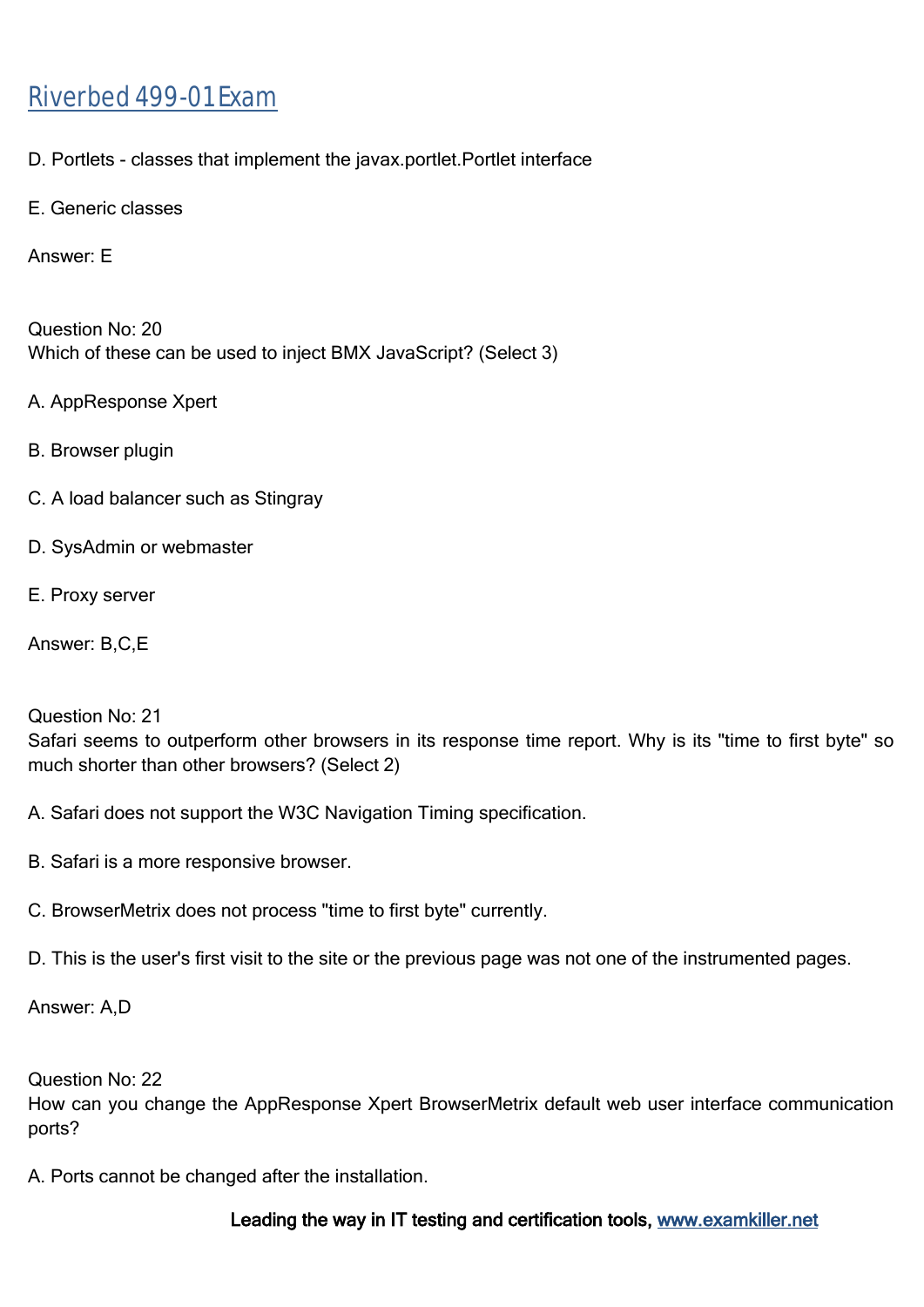- B. Change the server.xml HTTP\_PORT and HTTPS\_PORT specifications in the installation folder.
- C. Changes are need on both server.xml and bindings-jboss-beans.xml.
- D. Log in to the BrowserMetrix default web user interface.

### Answer: C

Question No: 23 Which of these are not available to instrument a web application with BrowserMetrix?

- A. Use Riverbed Steelhead to inject the script at run time from the web server.
- B. Use Riverbed Stingray to inject the script at run time from the web server.
- C. Manually paste the Javascript in any web page you want to monitor with BrowserMetrix.
- D. Edit a master file for the application by adding the Javascript to the header section of the file.

Answer: A

Question No: 24 For BrowserMetrix, the "time to first byte" and "download and render" time is considered:

- A. Back-end delay
- B. Front-end delay
- C. Network delay
- D. Server delay
- Answer: B

Question No: 25 Each of the "dots" you see in the BrowserMetrix user interface represent:

- A. An end-user page view
- B. The web server tier